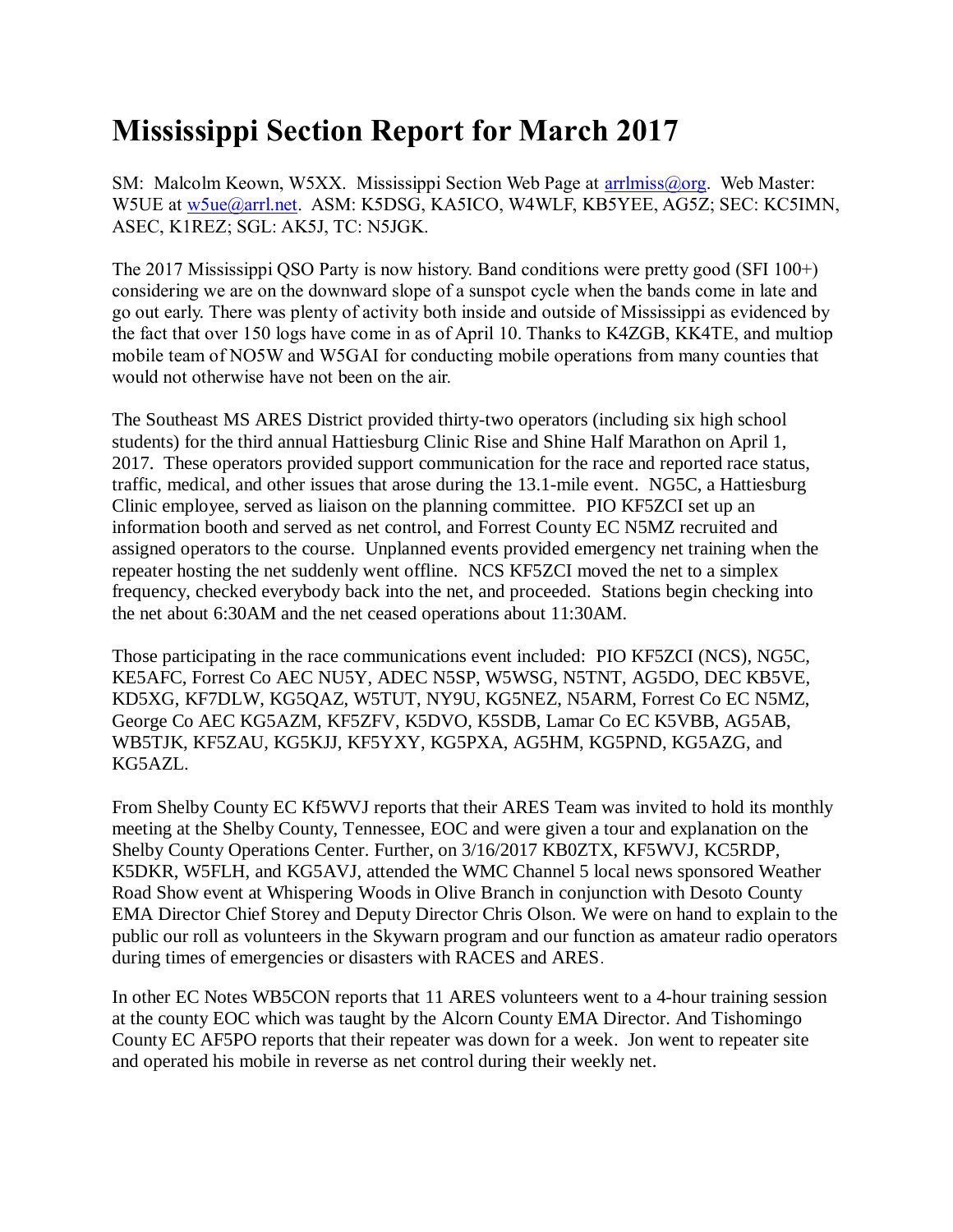Assistant SEC for Digital Communications K1REZ notes that for information regarding Amateur Radio Digital Modes in Mississippi visit:<http://www.msares.com/digital/>

Welcome to the following new Hams in Mississippi in February: KG5SEM, Sam – Hamilton; KG5SEN, John – Aberdeen; KG5SEO, Sarah – Hamilton; KG5SEP, Jason – Biloxi; and KG5SER, Paul – Gulfport.

Welcome to the following new ARRL Members in March: KD5AFC, Latanya – Ecru; KE5HVV, James – Hernando; AG5IK, Gilbert – Ocean Springs; KB5JOF, James – Jackson; AB8LA, Sandi- Coldwater; W5KZO, Billy – Kosciusko; N5LCG, Marvin – Clinton; K5PBK, Patrick – Florence; KG5PIU, Keith – Collins; W5RCG, Robert – Long Beach; KG5RME, Charles – Guntown; KG5RSA, Raymond – Water Valley; KG5RTF, Marlyn – Biloxi; KG5RYK, James – Pearl; KG5SER, Paul – Gulfport; WB5UXR, William- Terry; KC5WMI, Billy – Biloxi; KE5YZC, Jackie – Batesville; and K5ZMR, Ronald – Ocean Springs.

As of March 31, ARRL Membership in Mississippi was 1,070 up 6 from the last report on February 28. Maybe we've finally turned to corner!

And last but not least welcome to AA5SG as AEC for Jones County, KF5ZCI as AEC for Forrest County, and KF5UJD as AEC for Stone County.

Congratulations to the following on their upgrades in March: KG5RFO. Dolly – Laurel; KF5SFK, Gary – Vancleave; and WB5TZN, Richard – Aberdeen.

SEC/ASEC/DEC Reports for March 2017: KC5IMN (SEC), K1REZ (ASEC), WX5N (NE MS), KB5VE (SE MS), KB0ZTX (NW MS), N5ZNT (SW MS).

EC Reports for March 2017: KG5AVT(AEC)(Rankin), KE5BSB (Itawamba), WB5CON (Alcorn), AE5FK (Walthall), KG5GMI (Hinds), KA5ICO (Chickasaw), KC5IIW (Scott), KF5IMA (Lafayette), N5KDA (Adams), AD7KJ (Franklin), N5LJC (Marion), KF5MWE (Clarke), N5MZ (Forrest), WX5N (Prentiss), AF5PO (Tishomingo), AE5QP (Greene), WA5TEF (Lee), KF5UJD (AEC)(Stone), KF5WVJ (DeSoto), KB0ZTX (Marshall), and N5ZNT (Lincoln and Wilkinson).

Club Newsletter/Reports (Editor): Meridian ARC Spark Gap (W5MAV).

Regret to report the passing of AE5JG. Dan was retired from both the Army and Navy and was a very active Ham serving as a Jackson County Club Officer, Hamfest Chairman, and class instructor. In addition, he was a very active DXer.

HF Net Reports - sessions/QNI/QTC (Net Manager)

Hattiesburg ARC 10M Simplex Net 4/31/0 (K5TLL)

Magnolia Section Net 31/902/4 (KA5ICO)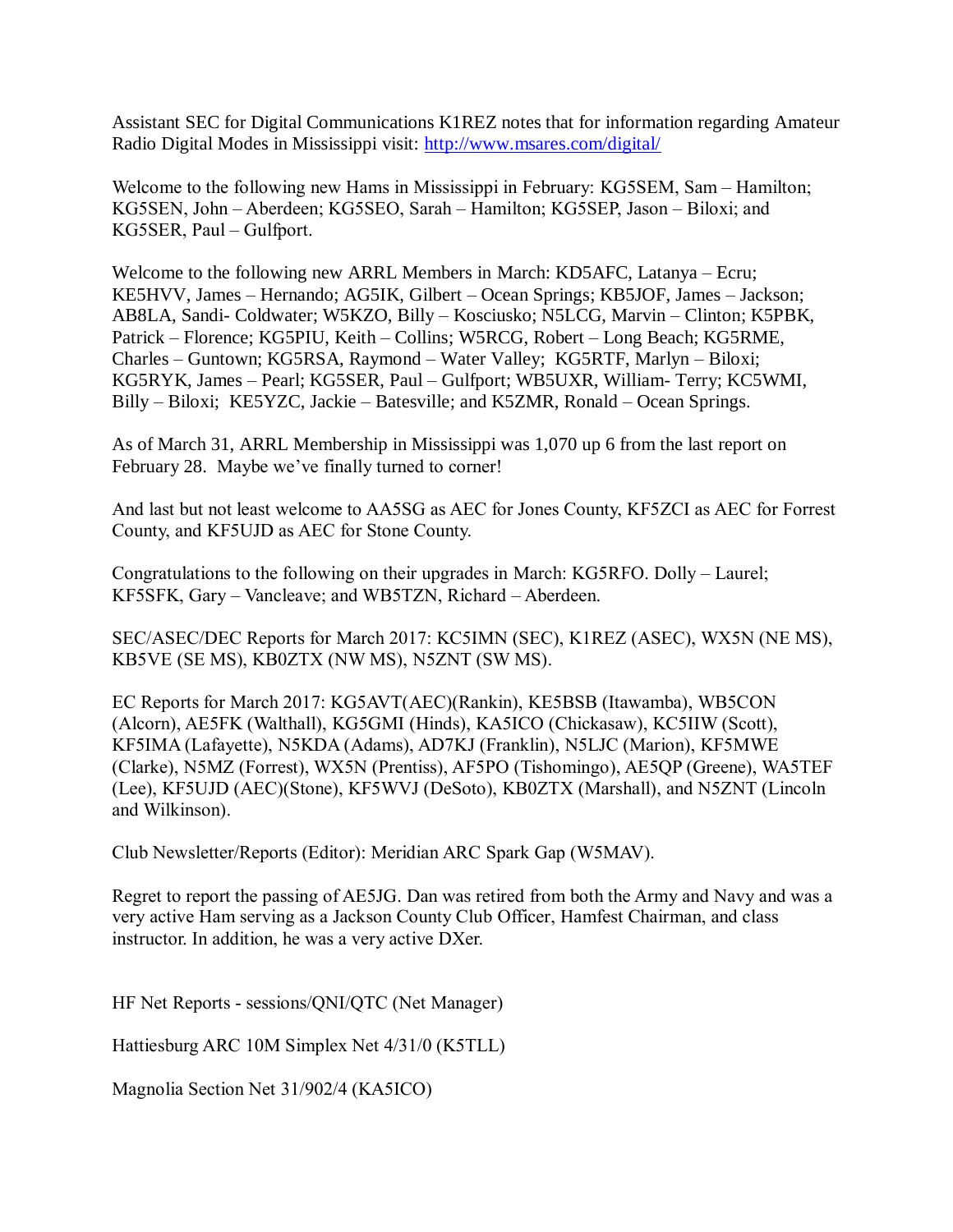MS Baptist Hams Net 4/23/0 (WF5F)

MS NBEMS Network 4/44/3 (W5DIX)

MSPN 31/2479/34 (K5NRK)

MPP HF Net 4/44/0 (W5DIX)

MS Winlink Net 3/8/9 (K1REZ)

VHF Net Reports - sessions/QNI/QTC (Net Manager)

Alcorn County ARES Net 4/44/0 (WB5CON)

Bluff City ARES 4/59/0 (N5KDA)

Booneville and Prentiss County Weekly Net 4/52/0 (WX5N)

Capital Area Emergency Net 4/56/0 (K5XU)

Clarke County EMCOMM Group 1/1/0 (KF5MWE)

DeSoto County Emergency Training and Information Net 4/98/0 (KF5WVJ)

George County ARES Net 4/XX/0 (KD4VVZ)

Green County EMCOMM Team 1/2/0 (AE5QP)

Hattiesburg ARC Emergency 2M Net 4/64/0 (K5TLL)

Hattiesburg 2M Simplex Net 1/14/0 (K5TLL)

Itawamba County ARES Net 5/78/0 (KE5BSB)

Lowndes County ARC Net 4/53/0 (KF5AZ)

Marion County HRC Net 4/52/0 (N5LJC)

Marshall County ARES – meets with DeSoto County 4/4/0 (KB0ZTX)

MDXA Net 4/35/0 (N5GD)

Meridian Area Emergency Net 4/39/0 (KD5GWM)